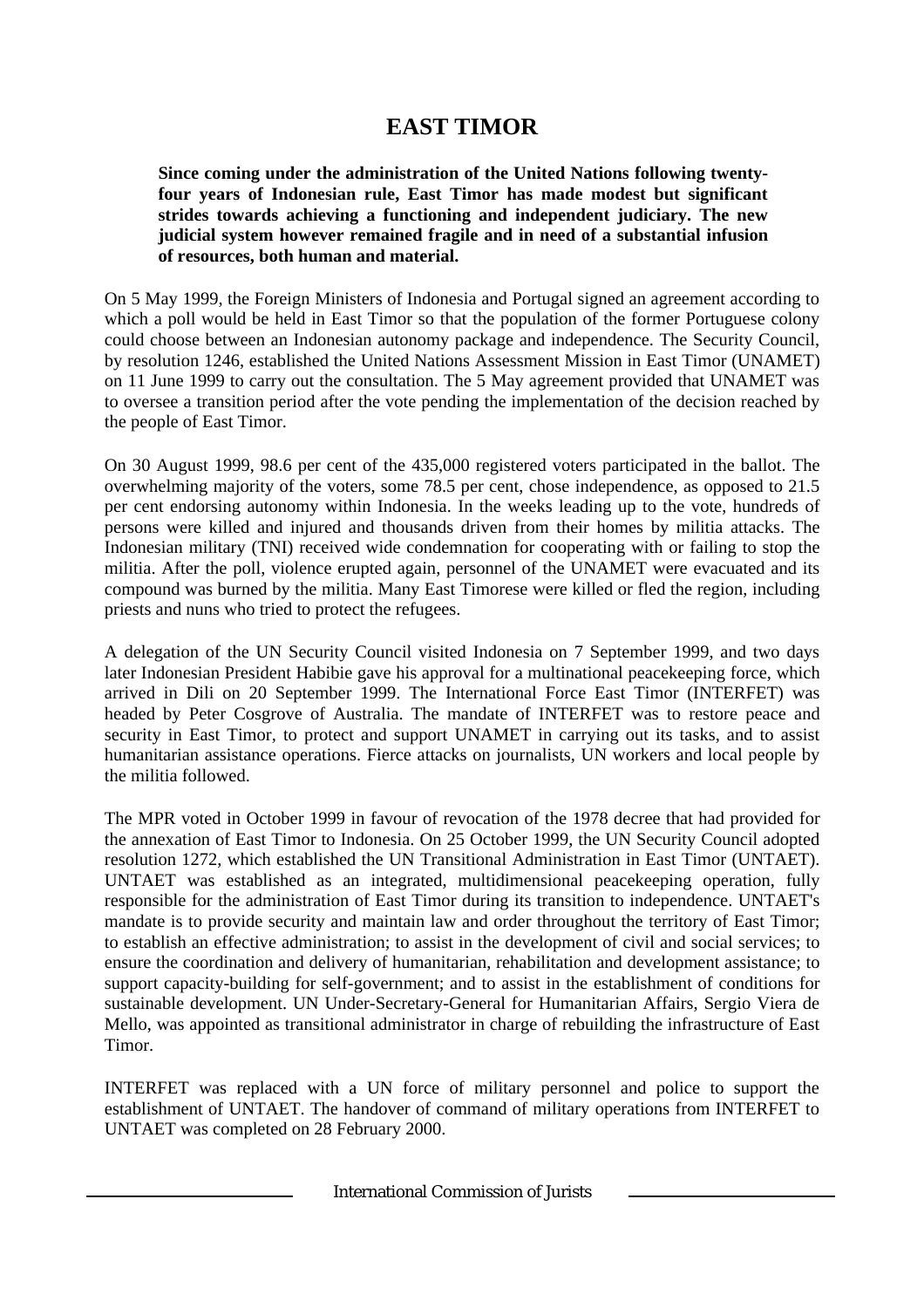The 13-member National Consultative Council (NCC) was established to make policy recommendations to the UNTAET. The NCC included seven members of the National Council of Timorese Resistance (CNRT), a Catholic priest, UN officials and a former pro-Indonesia leader of the East Timorese People's Front. On 12 July 2000 the NCC announced the composition of a new provisional government for East Timor. Four posts within the cabinet were held by East Timorese and four by UNTAET.

José Xanana Gusmao, the president of the CNRT, was elected president of a new UN-appointed 36-member legislature, the East Timorese National Council (ETNC). When Mr. Gusmao resigned from this post on 28 March 2001, he was replaced by East Timor's Foreign Minister José Ramos Horta on 31 March 2001. On 9 April 2001, the ETNC elected Manuel Carrascalo as its new president. On 31 January 2001 the UN Security Council adopted resolution 1338, which extended the mandate of UNTAET until 31 January 2002.

On 30 August 2001, the second anniversary of the referendum on independence, the election of a constituent assembly that will write the country's new constitution took place. The turnout, involving 93 per cent of voters, was an exceptional success. Fretilin (Revolutionary Front for an independent East Timor), the party that spearheaded East Timor«s 24-year armed resistance against Indonesia won 57.3 per cent of the vote and thereby won 55 seats in the 88-seat body. The second largest party was the Democratic Party with 8.7 per cent for seven seats. International observers commended the success of the elections after thousands of people had voted peacefully.

On 20 September 2001 a new cabinet (Council of Ministers) was sworn in. The Council of Ministers is composed of 10 ministers, three secretaries of state and seven vice ministers. It consists of nine representatives from Fretilin, two members of the Democratic Party, and nine independents and experts not affiliated with any party. Mari Alkatiri, the leader of Fretilin, was nominated as chief minister. He will head the transitional government, which remains under the ultimate authority of the UN, pending the assumption of full independence, expected for mid-2002.

## **HUMAN RIGHTS BACKGROUND**

On 31 January 2001, two reports on the violent outbreaks that followed the 1999 referendum on independence were published. The Indonesian Commission to Investigate Human Rights Violations in East Timor (KPP-HAM) concluded in its report that the Indonesian military and civilian authorities, including the police, had cooperated with pro-Indonesian militias to create an atmosphere supportive of crimes against humanity, including mass murder, mass deportation, kidnapping, rape and destruction of property. The report listed the names of 33 suspects for further investigations and possible criminal trial. Among these 33 persons were the then-Governor of East Timor, militia leaders, and six Indonesian army generals.

The International Commission of Inquiry, mandated by the resolution adopted at the special session of the UN Commission on Human Rights in September 1999, delivered its report to the UN General Assembly on 31 January 2000. The report also concluded that "ultimately the Indonesian army was responsible for the intimidation, terror, killings and other acts of violence experienced by the people of East Timor before and after the popular consultation. Further, the evidence collected to date indicates that particular individuals were directly involved in violations of human rights." The report called for the establishment of an international tribunal to prosecute those responsible for the abuses.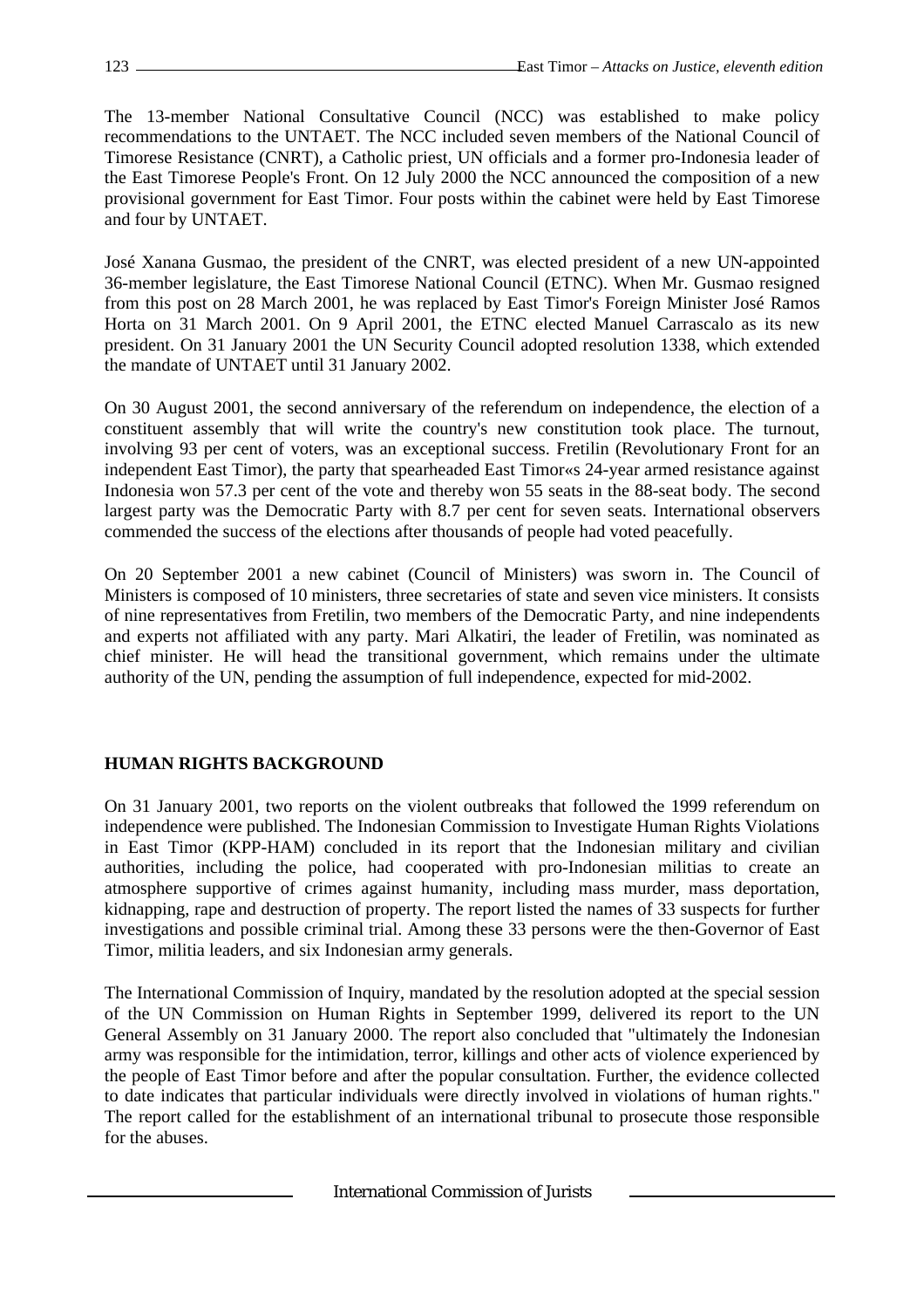During the period of transition new human rights problems emerged. East Timor's lack of resources, facilities, and trained police and judicial personnel led to activities by vigilante groups. Many of those allegedly linked to militia groups or to the Indonesian army faced mob violence. Refugees returning to East Timor and members of minorities, such as Muslims or ethnic Chinese, were reportedly at particular risk of harassment.

## **JUDICIARY**

UNTAET exercises all legislative and executive authority in East Timor, including the administration of justice. A goal of UNTAET is to "establish a functional system of administration of justice which is fair, effective, independent and impartial, securing the rule of law and providing equal access to justice for people throughout East Timor".

One of the first efforts of UNTAET has been to establish the Judicial Department. The Judicial Department is composed of five divisions: courts, prosecution, public defenders, administration and logistics, and prison service. The administration is responsible for the budget and organisation of the whole department. At the time of writing the Judicial Department employed approximately 90 international and 2000 East Timorese staff.

#### *Structure*

East Timor's judiciary is a modified version of the Indonesian system (See Chapter on Indonesia). The decision to retain elements of such a structure was taken because those East Timorese with legal backgrounds had all trained under the Indonesian system.

The judiciary of East Timor consists of four District Courts that function as courts of first instance, one Court of Appeal, the office of the Public Prosecutor and the office of the Public Defenders. The four District Courts are situated in Dili, Baucau, Suai and Oecussi and are presided over by 25 East Timorese judges. The Court of Appeal in Dili is composed of two international judges and one East Timorese judge. At the time of writing there were approximately 45 East Timorese administrative staff assigned to support the judiciary. There are two separate offices for the Public Prosecution. One office is for serious crimes, with seven Public Prosecutors, legal advisers, case managers and investigators, all of whom are international staff. The other office of the Public Prosecution is for ordinary crimes and has 13 East Timorese Prosecutors and local staff. There are also 12 East Timorese Public Defenders, who work with four international lawyers.

## *Applicable law*

The applicable law in East Timor consists of UNTAET regulations and directives, applicable treaties and recognised principles and norms of international law. Another source of law is that applied in East Timor prior to 25 October 1999, i.e. Indonesian law, in as far it is in conformity with international standards and until replaced by UNTAET regulations or subsequent legislation.

## *Special Panel for Serious Crimes*

A special crimes unit was established to exercise jurisdiction over the offences of genocide, war crimes, crimes against humanity, murder, sexual offences and torture committed between 1 January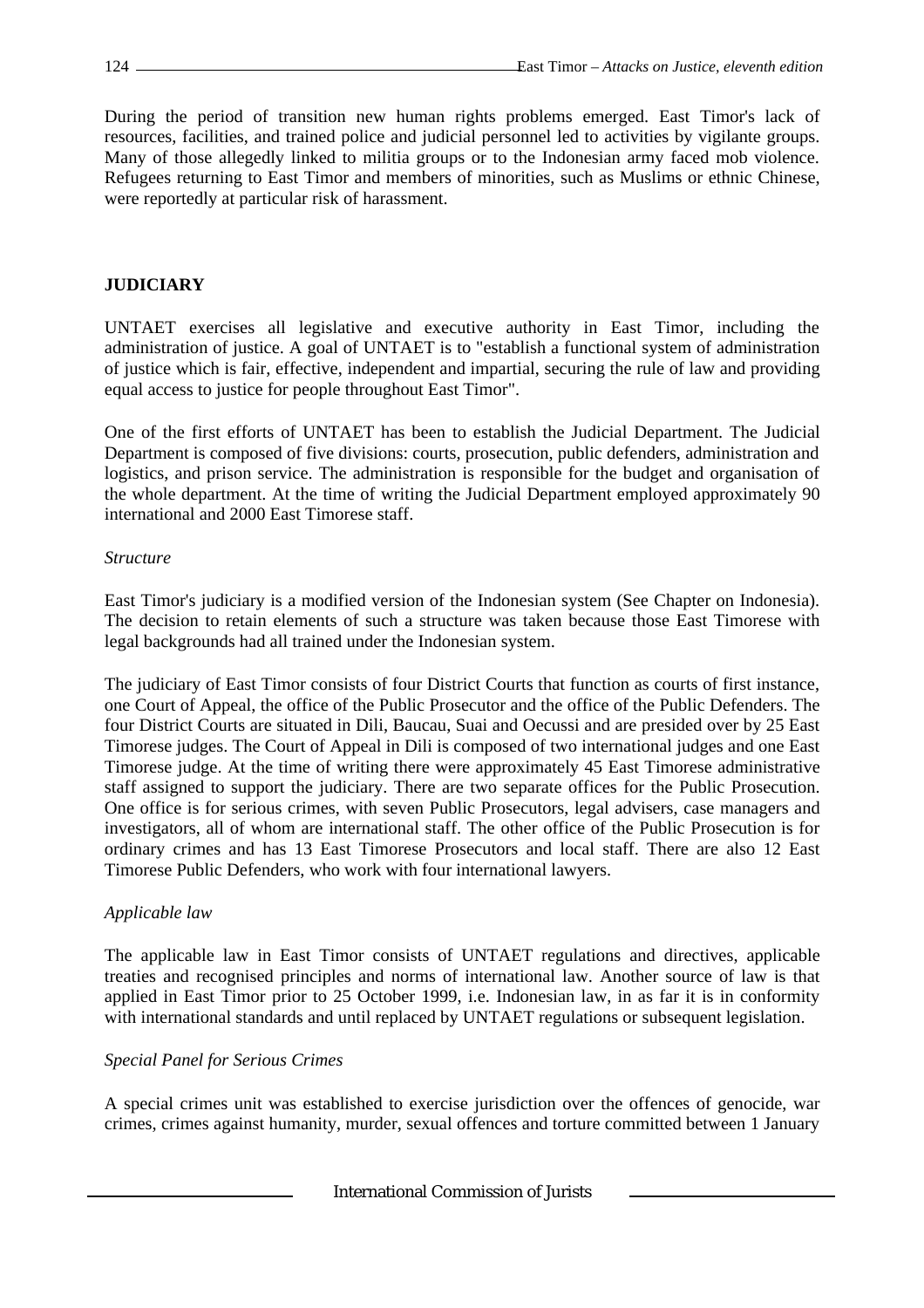1999 and 25 October 1999. The Special Panel for Serious Crimes was established within the Dili District Court as a section of the domestic tribunal. The Special Panel is composed of two international judges and one East Timorese judge.

The Special Panel identified ten incidents of major human rights violations which it prioritised for investigation. In addition, it is pursuing individual cases of murder and other offences of already detained suspects. During its first seven months, 26 indictments were submitted to the Special Panel for Serious Crimes. The first indictment was submitted to the Court on 15 November 2000. The Special Panel held 60 preliminary hearings in 21 cases (beginning on 10 January 2001), 23 trial hearings with 9 judgements, and 39 hearings to rule on 34 pre-trial detentions. The first judgement on an individual case was delivered on 25 January 2001. The first indictment for crimes against humanity was filed on 11 December 2000 and the trial began in July 2001.

The Special Panel faces problems similar to that of East Timor's judiciary as a whole. Many factors contribute to the slow progress. The lack of resources is considerable. The Special Panel is in dire need of staff, including interpreters, investigators and prosecutors. The existing staff is partly young and inexperienced. Basic equipment is lacking, including vehicles for transportation, tape recorders, audio equipment, laptop computers, printers, photocopiers and mobile and satellite phones. In order to cope with the enormity of the task UNTAET intends to establish a second panel. However, the realisation of this plan depends on the provision of funds from international sources.

## *Difficulties confronting the judiciary of East Timor*

The new judicial system of East Timor remains fragile. It is in need of a substantial infusion of resources. The four District Courts were not all fully operational at the time of this writing. Although the salaries of the judicial officials are high by local standards, they still barely cover the cost of living in East Timor. Low salaries create the risk of corruption. The scarce resources also result in lack of adequate accommodation, a shortage of vehicles for transportation and a lack of basic facilities for the courts. Until summer 2001 all public defenders had to share a single office, which gave them little or no space for private consultations with their clients. As the judges, prosecutors and public defenders were drawn from a small group of law graduates and experienced legal professionals, they are mainly very young and inexperienced and lacking of necessary support and training.

The shortcomings of the criminal justice system have adversely affected the rights of suspects to a fair trial. Some detainees do not have access to legal counsel for weeks or, sometimes, even months. In some cases, detainees have been held beyond the expiry of their detention orders. Due to the slow progress of the courts, the right to trial without undue delay is threatened.

A number of judicial officials have reportedly been subjected to threats and intimidation and have expressed concern about their personal security. On 30 April 2001, a group of youths threatened to kidnap the President of Baucau District Court, an investigating judge and a prosecutor if a suspect was not released. On 8 May 2001 a group of 12 men armed with knives and machetes reportedly shouted threats outside Dili District Court.

All of these shortcomings demonstrate that although the East Timorese judiciary has made progress towards establishing a fair and independent judiciary, it is still in need of the support of the international community with regard to resources, both material and human. When UNTAET's